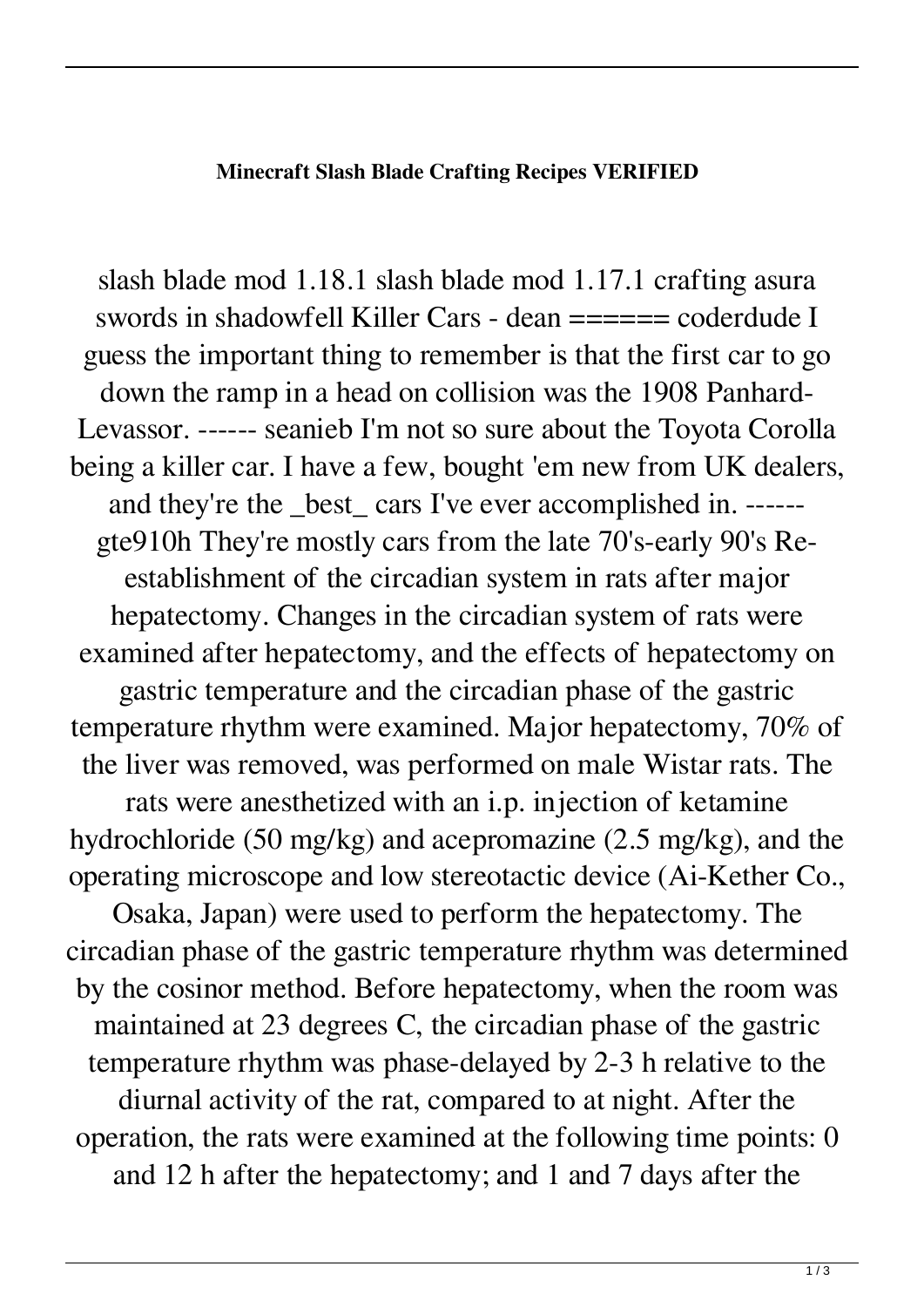hepatectomy. In the rats with hepatectomy, the circadian phase of the gastric temperature rhythm was phase-advanced. However, even in the liver-removed rats, the circadian phase of the gastric temperature rhythm was delayed for several days after the hepatectomy, and after 7 days, it was similar to that before the hepatectomy, indicating the re-establishment of the circadian system. This